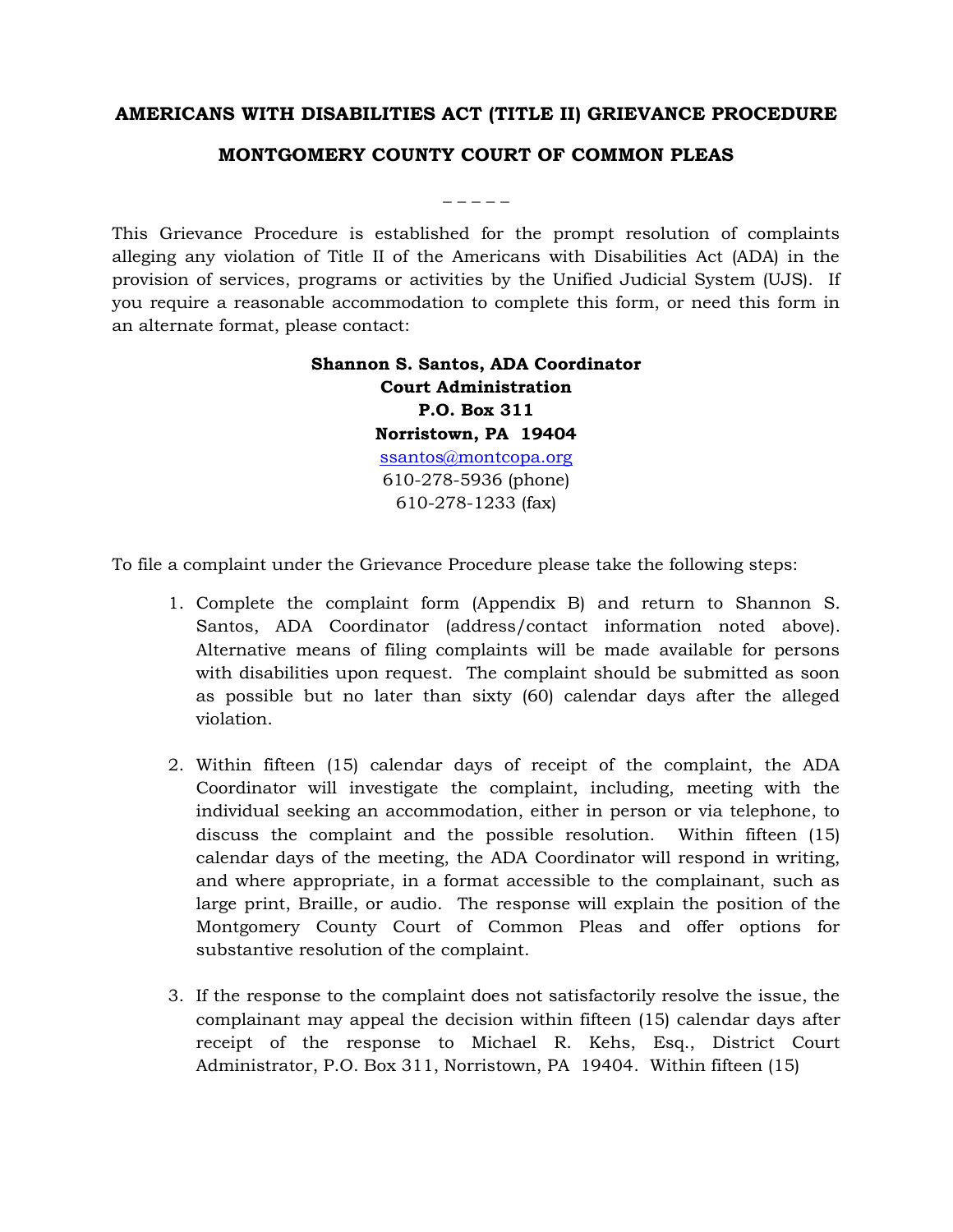calendars days after receipt of the appeal, the District Court Administrator will meet with the complainant to discuss the complaint and possible resolution. Within fifteen (15) calendar days after the meeting, the District

4. Court Administrator will respond in writing, and, where appropriate, in a format accessible to the complainant, with a final resolution of the complaint.

This Grievance Procedure is informal. An individual's participation in this informal process is completely voluntary. Use of this Grievance Procedure is not a prerequisite to and does not preclude a complainant from pursuing other remedies available under law.

The UJS Policy on Non-Discrimination and Equal Employment Opportunity also encompasses disability-related issues and provides complaint procedures for UJS court users. Any employment-related disability discrimination complaints will be governed by the UJS Policy on Non-Discrimination and Equal Employment Opportunity.